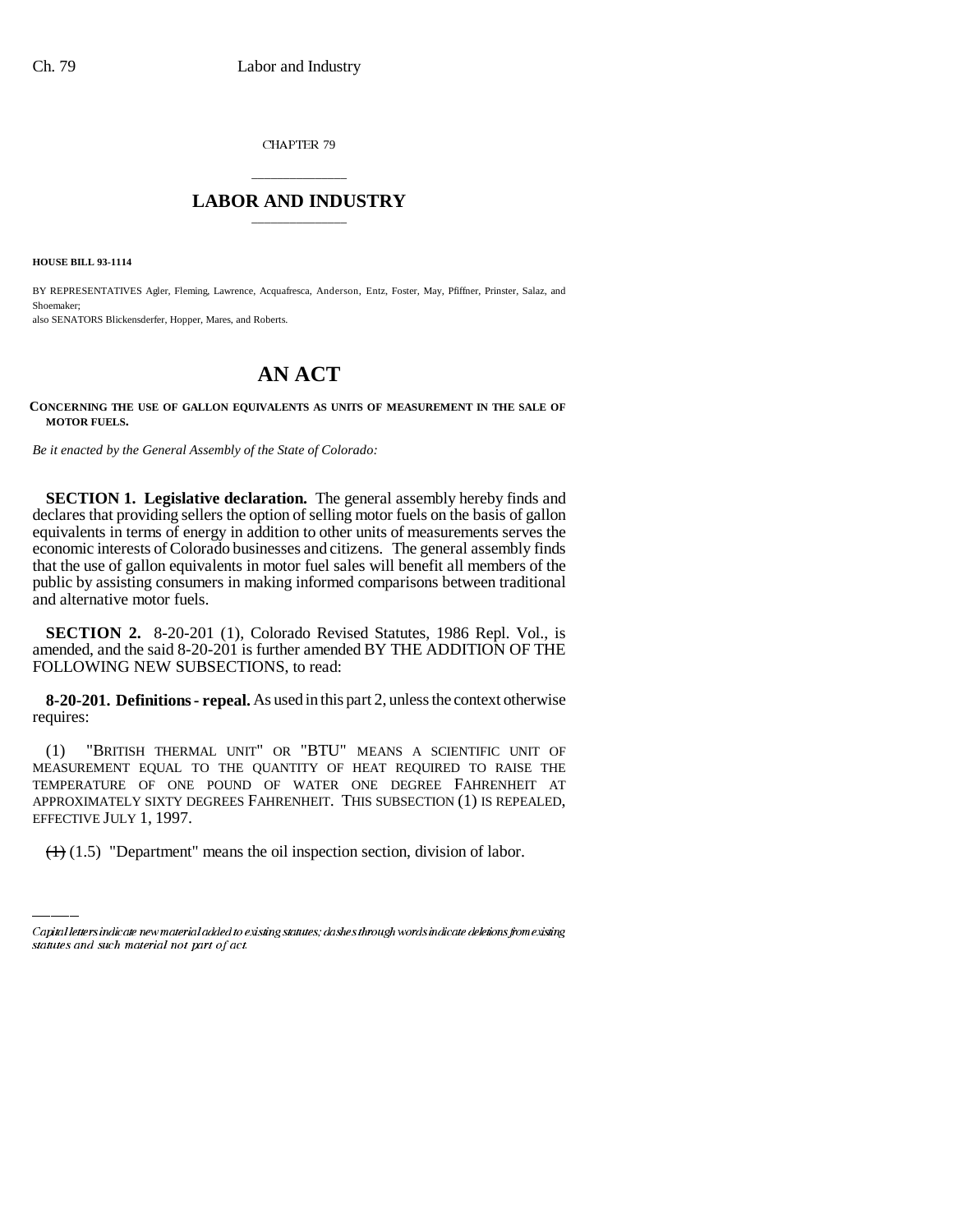(2.3) "GALLON EQUIVALENT" MEANS EITHER A GALLON DIESEL EQUIVALENT OR A GALLON GASOLINE EQUIVALENT. THIS SUBSECTION (2.3) IS REPEALED, EFFECTIVE JULY 1, 1997.

(2.5) "GALLON DIESEL EQUIVALENT" MEANS AN AMOUNT OF A MOTOR FUEL THAT CONTAINS AN AVERAGE LOWER HEATING VALUE OF ONE HUNDRED TWENTY-EIGHT THOUSAND BTU'S (BRITISH THERMAL UNITS), BUT IN NO CASE CONTAINS A LOWER HEATING VALUE OF LESS THAN ONE HUNDRED TWENTY-FOUR THOUSAND BTU'S. THIS SUBSECTION (2.5) IS REPEALED, EFFECTIVE JULY 1, 1997.

(2.7) "GALLON GASOLINE EQUIVALENT" MEANS AN AMOUNT OF A MOTOR FUEL THAT CONTAINS AN AVERAGE LOWER HEATING VALUE OF ONE HUNDRED FOURTEEN THOUSAND BTU'S (BRITISH THERMAL UNITS), BUT IN NO CASE CONTAINS A LOWER HEATING VALUE OF LESS THAN ONE HUNDRED TEN THOUSAND BTU'S. THIS SUBSECTION (2.7) IS REPEALED, EFFECTIVE JULY 1, 1997.

(4.5) "MOTOR FUEL" MEANS ANY LIQUID OR GAS USED AS FUEL TO GENERATE POWER IN ENGINES OR MOTORS. THIS SUBSECTION (4.5) IS REPEALED, EFFECTIVE JULY 1, 1997.

**SECTION 3.** Part 2 of article 20 of title 8, Colorado Revised Statutes, 1986 Repl. Vol., as amended, is amended BY THE ADDITION OF A NEW SECTION to read:

**8-20-232.5. Method of sales of motor fuels - gallon equivalents - conversion factors - repeal.** (1) IN ADDITION TO ANY OTHER ALLOWED UNIT OF MEASUREMENT, MOTOR FUELS MAY BE SOLD BY GALLON EQUIVALENTS PURSUANT TO THE REQUIREMENTS OF THIS SECTION.

(2) (a) ANY DISPENSER USED FOR THE SALE OF MOTOR FUEL IN GALLON EQUIVALENTS SHALL DISPLAY GALLON EQUIVALENTS AS THE PRIMARY DISPLAY INFORMATION PROVIDED. SUCH DISPENSER SHALL INDICATE THE NUMBER OF GALLON EQUIVALENTS AND FRACTIONS OF GALLON EQUIVALENTS SOLD, THE TOTAL SALES PRICE OF THE MOTOR FUEL DISPENSED, AND THE SALES PRICE PER GALLON EQUIVALENT OF MOTOR FUEL SOLD. INFORMATION CONCERNING THE SALE OF MOTOR FUELS BY GALLON EQUIVALENTS MAY BE PROVIDED AT THE POINT OF SALE IN LITERATURE, SIGNS, OR OTHER ADVERTISEMENTS. STREET SIGN ADVERTISEMENTS REGARDING THE SALE OF MOTOR FUELS BY GALLON EQUIVALENTS MAY ABBREVIATE THE TERM "GALLON GASOLINE EQUIVALENT" AS "GALLON G.E." AND THE TERM "GALLON DIESEL EQUIVALENT" AS "GALLON D.E.".

(b) IN ADDITION TO THE INFORMATION REQUIRED BY PARAGRAPH (a) OF THIS SUBSECTION (2), THE FACE OF A DISPENSER THAT IS USED FOR THE SALE OF MOTOR FUEL IN GALLON EQUIVALENTS SHALL PROMINENTLY DISPLAY THE CONVERSION FACTOR THAT IS BEING USED BY THE SELLER TO DETERMINE THE NUMBER OF GALLON EQUIVALENTS SOLD BASED UPON THE TYPE AND AMOUNT OF ACTUAL MEASURED UNITS OF MOTOR FUEL THAT IS DISPENSED. THE INFORMATION DISPLAYED ON SUCH A DISPENSER SHALL INCLUDE, BUT IS NOT LIMITED TO, THE FOLLOWING STATEMENTS CONCERNING THE CONVERSION FACTOR:

(I) "ONE GALLON DIESEL EQUIVALENT OF (TYPE OF MOTOR FUEL) IS EQUIVALENT TO (AMOUNT OF ACTUAL UNITS OF MEASUREMENT) OF (TYPE OF MOTOR FUEL)."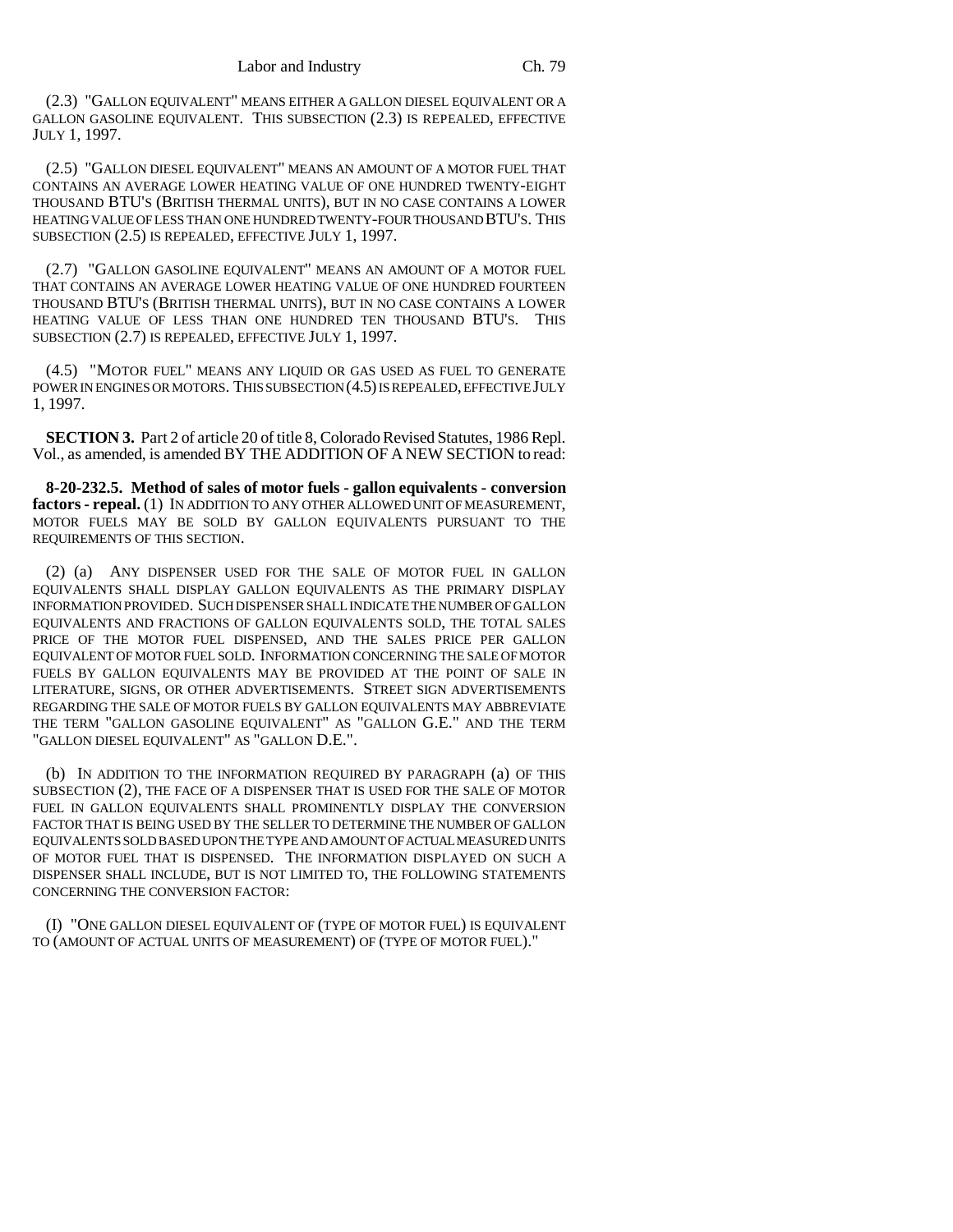(II) "ONE GALLON DIESEL EQUIVALENT OF (TYPE OF MOTOR FUEL) CONTAINS AN AVERAGE LOWER HEATING VALUE OF 128,000 BTU'S OF ENERGY, BUT IN NO CASE CONTAINS A LOWER HEATING VALUE OF LESS THAN 124,000 BTU'S OF ENERGY."

(III) "ONE GALLON GASOLINE EQUIVALENT OF (TYPE OF MOTOR FUEL) IS EQUIVALENT TO (AMOUNT OF ACTUAL UNITS OF MEASUREMENT) OF (TYPE OF MOTOR FUEL)."

(IV) "ONE GALLON GASOLINE EQUIVALENT OF (TYPE OF MOTOR FUEL) CONTAINS AN AVERAGE LOWER HEATING VALUE OF 114,000BTU'S OF ENERGY, BUT IN NO CASE CONTAINS A LOWER HEATING VALUE OF LESS THAN 110,000 BTU'S OF ENERGY."

(3) ANY SELLER USING GALLON EQUIVALENTS FOR MOTOR FUEL SALES SHALL CALCULATE THE CONVERSION FACTOR USED BY THE SELLER TO CONVERT THE ACTUAL UNITS BY WHICH A MOTOR FUEL IS MEASURED AT THE DISPENSER TO GALLON EQUIVALENT UNITS BASED ON THE INFERRED ENERGY CONTENT OF SUCH MOTOR FUEL AS MEASURED BY ONE OF THE FOLLOWING METHODS:

(a) FOR CONVERSIONS TO GALLON DIESEL EQUIVALENTS:

(I) IF THE MOTOR FUEL IS ACTUALLY MEASURED AT THE DISPENSER AS A VOLUME, THE GALLON DIESEL EQUIVALENT MEASUREMENT SHALL BE CALCULATED BY DETERMINING THE NUMBER OF MEASURED VOLUMETRIC UNITS REQUIRED TO PROVIDE AN AVERAGE LOWER HEATING VALUE OF ONE HUNDRED TWENTY-EIGHT THOUSAND BTU'S (BRITISH THERMAL UNITS), BUT IN NO CASE A LOWER HEATING VALUE OF LESS THAN ONE HUNDRED TWENTY-FOUR THOUSAND BTU'S.

(II) IF THE MOTOR FUEL IS ACTUALLY MEASURED AT THE DISPENSER AS A MASS, THE GALLON DIESEL EQUIVALENT MEASUREMENT SHALL BE CALCULATED BY DETERMINING THE NUMBER OF MEASURED MASS UNITS REQUIRED TO PROVIDE AN AVERAGE LOWER HEATING VALUE OF ONE HUNDRED TWENTY-EIGHT THOUSAND BTU'S (BRITISH THERMAL UNITS), BUT IN NO CASE A LOWER HEATING VALUE OF LESS THAN ONE HUNDRED TWENTY-FOUR THOUSAND BTU'S.

(b) FOR CONVERSIONS TO GALLON GASOLINE EQUIVALENTS:

(I) IF THE MOTOR FUEL IS ACTUALLY MEASURED AT THE DISPENSER AS A VOLUME, THE GALLON GASOLINE EQUIVALENT MEASUREMENT SHALL BE CALCULATED BY DETERMINING THE NUMBER OF MEASURED VOLUMETRIC UNITS REQUIRED TO PROVIDE AN AVERAGE LOWER HEATING VALUE OF ONE HUNDRED FOURTEEN THOUSAND BTU'S (BRITISH THERMAL UNITS), BUT IN NO CASE A LOWER HEATING VALUE OF LESS THAN ONE HUNDRED TEN THOUSAND BTU'S.

(II) IF THE MOTOR FUEL IS ACTUALLY MEASURED AT THE DISPENSER AS A MASS, THE GALLON GASOLINE EQUIVALENT MEASUREMENT SHALL BE CALCULATED BY DETERMINING THE NUMBER OF MEASURED MASS UNITS REQUIRED TO PROVIDE AN AVERAGE LOWER HEATING VALUE OF ONE HUNDRED FOURTEEN THOUSAND BTU'S (BRITISH THERMAL UNITS), BUT IN NO CASE A LOWER HEATING VALUE OF LESS THAN ONE HUNDRED TEN THOUSAND BTU'S.

(4) THE ACTUAL UNIT OF MEASUREMENT FOR A MOTOR FUEL SOLD IN TERMS OF